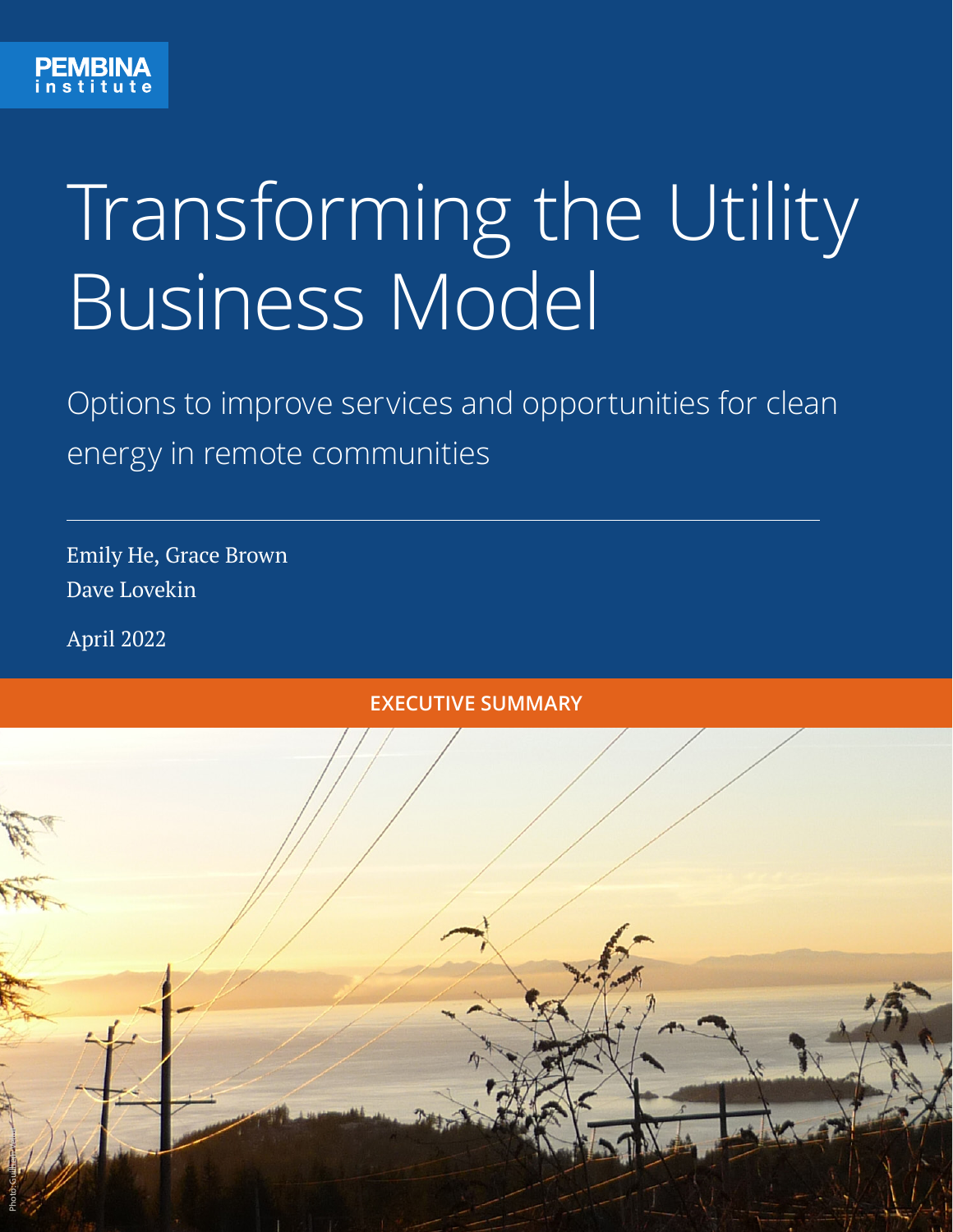### Executive summary

Canada's national and international commitments to address climate change will require significant, sector-wide declines in greenhouse gas emissions. Climate action to drive down carbon will include the implementation of clean energy projects in remote communities which in turn need to rapidly accelerate. Moreover, the energy transition in remote communities, from diesel fuel to clean energy, must be inclusive. Indigenous businesses, entrepreneurs, and communities have been leading efforts to support energy-efficient housing and provide renewable energy in place of diesel, asserting their rights to self-determination and economic agency as well as taking on leadership roles in their community's clean energy transition.

Despite the growing number of renewable energy and energy efficiency projects in remote communities, projects are not being implemented at the speed and scale needed to meet provincial, territorial, and federal commitments to reduce the use of diesel power. A lack of opportunities for Indigenous proponents to implement clean energy projects, due to factors such as unfavourable and/or unavailable revenue streams, has slowed clean energy deployment as have barriers to project development including regulations that fail to support renewable energy coupled with pricing structures that favour diesel energy.

These barriers are embedded in the Cost-of-Service (CoS) business model that underpins how utilities operate. The CoS model financially rewards ownership of infrastructure and ties revenue to the amount of energy sold. This means that any non utility-owned renewable energy systems, as would be the case for Indigenous and/or community-owned projects, or reductions in energy demand due to an increase in energy efficiency projects, result in revenue losses for utilities. Consequently, utility business models need to be restructured so that revenue is not lost due to energy efficiency improvements and the introduction of clean sources of energy. Instead, utilities should be incentivized to support, and be active partners in, clean energy development.

Reforms to the utility business model can change the way utilities earn revenue and can modernize billing structures to better suit service offerings. Restructuring revenue generation will require endorsement and support from utilities, utility regulators, and different levels of government. Government must also initiate changes to policies that regulators are bound by. Policy revisions must be informed by climate action policies, energy innovation, greater customer engagement in the energy sector, and the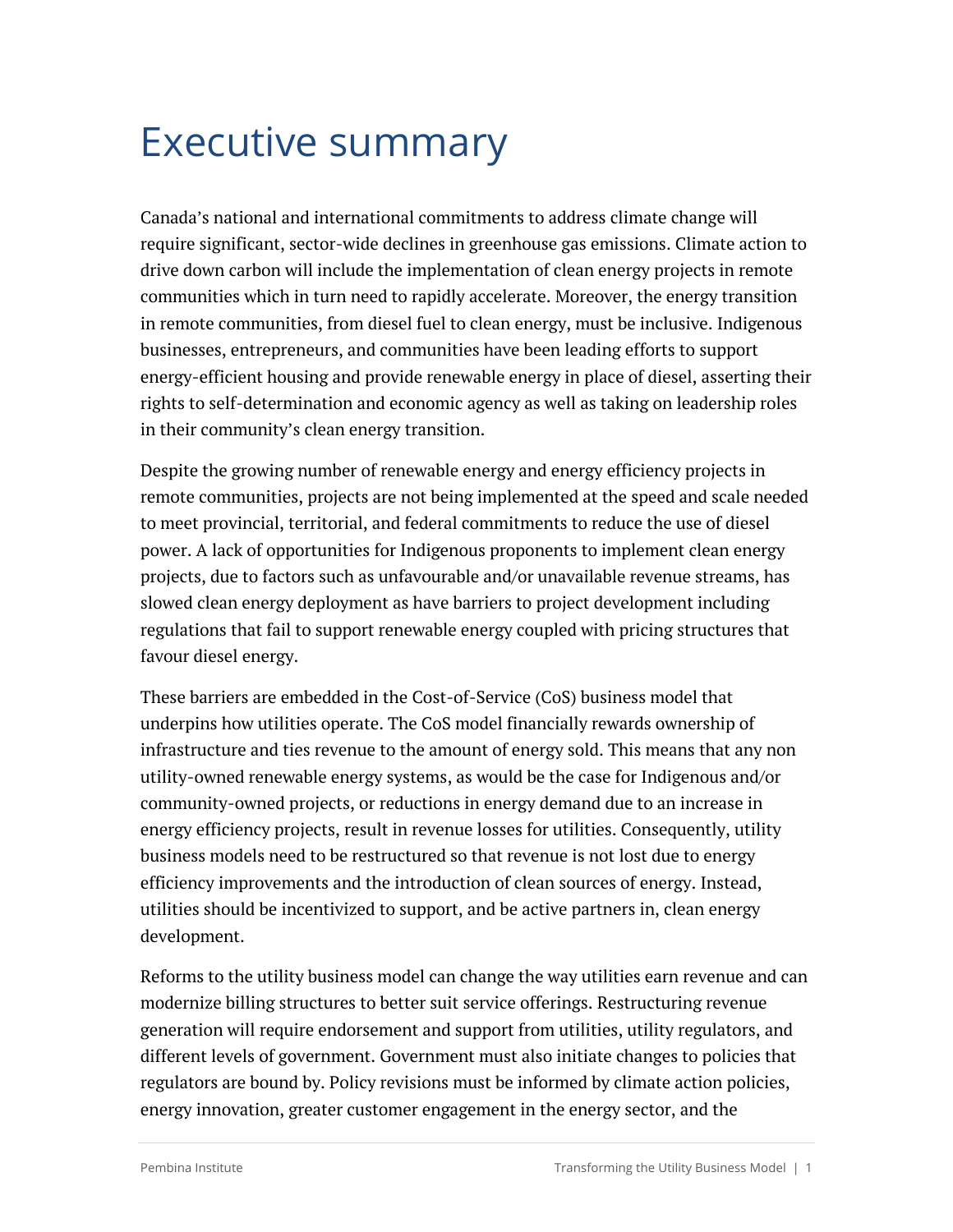prioritization of Indigenous-led projects recognizing the imperative of reconciliation and Indigenous rights while still ensuring that energy supply remains safe, reliable, and affordable.

The focus of this research is to identify the challenges that utilities face in servicing remote communities and to apply utility reform options that are now in effect in gridtied jurisdictions to the remote community context.

Sixteen alternatives to the utility business model employed in remote communities were considered. Of those, four were identified as the best means of restructuring utilities servicing remote communities in support of policy priorities and Indigenousled clean energy projects. The four options for utility reform are:

- 1. **Performance Incentive Mechanisms (PIMs)** Through this option, regulators establish key performance indicators (KPIs) such as a KPI on the implementation of energy efficiency programs. If, for example energy efficiency uptake exceeds or, conversely, does not meet the pre-determined business-as-usual threshold, revenue to the utility will increase or decline accordingly. Utilities are thus incentivized to improve environmental performance, level of customer satisfaction, or other actions as determined by the regulator-defined metrics. *Primary advantage:* PIMs support alignment between utility operations and climate policy and can also support reconciliation goals if they are designed to reflect the community's priorities.
- 2. **Revenue Decoupling** Under this option, units of energy sold do not determine the revenue realized by the utility. Instead, rates charged to customers fluctuate to reflect actual sales volumes. A ceiling on rate increases can be imposed to minimize increases. Additionally, the amount of revenue that a utility is required to generate can be adjusted to reflect actual spending or other market influences.

*Primary advantage:* decoupling revenue from rates removes utility reluctance to support renewable energy and energy efficiency projects that would have reduced revenue under CoS, as a decline in energy sales no longer means lower revenues for utilities.

3. **Total Expenditure Approach (TOTEX)** – Through this option, utilities earn a return on capital and operating costs (currently, utilities only earn a return on capital costs), incentivizing utilities to choose the most economical option rather than prioritizing capital expenditures.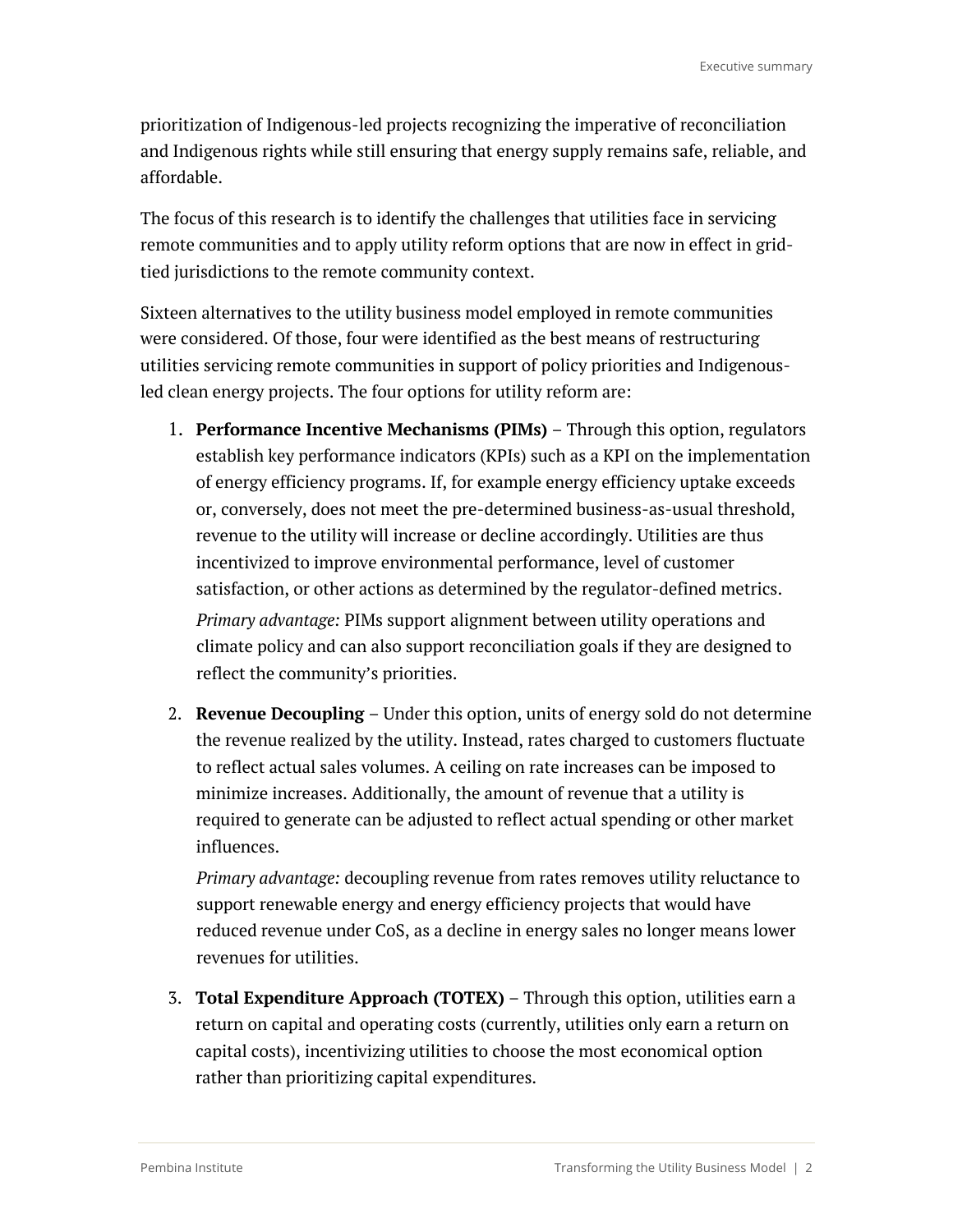*Primary advantage:* after implementation of TOTEX, utilities can earn a return on Independent Power Producer (IPP) contracts, creating opportunities for Indigenous companies and communities to develop renewable energy projects.

4. **Platform Service Revenues** – This option allows utilities to serve as a "platform" operator for third-party energy service companies that can supply energy in addition to other energy-related services to customers, coordinating energy resources into the distribution system in exchange for fees that third parties pay the utility.

*Primary advantage:* Platform Service Revenues benefit the utility, third parties, and customers – utilities secure a new revenue stream, barriers to market entry are lowered for third parties, and customers get a greater range of services to choose from.

Each of these reform options targets a different combination of objectives, as shown in the table below (more check marks mean better alignment with the reform objective).

|                  |                                                                                                         | Utility reform option            |                                  |                                  |                                        |  |
|------------------|---------------------------------------------------------------------------------------------------------|----------------------------------|----------------------------------|----------------------------------|----------------------------------------|--|
|                  | Reform objective                                                                                        | <b>PIM<sub>S</sub></b>           | Revenue<br>Decoupling            | <b>TOTEX</b>                     | Platform<br>Service<br><b>Revenues</b> |  |
| Reform Objective | Align utility operations with<br>government climate policy<br>objectives                                | $\checkmark\checkmark\checkmark$ | $\checkmark\checkmark\checkmark$ |                                  | $\checkmark$                           |  |
|                  | Support distributed energy<br>resource/energy efficiency<br>implementation                              | $\checkmark\checkmark\checkmark$ | $\checkmark\checkmark\checkmark$ | $\checkmark$                     | $\checkmark\checkmark\checkmark$       |  |
|                  | Remove utilities' incentive<br>to grow energy sales so as<br>to encourage energy<br>efficiency projects | $\checkmark$                     | $\checkmark\checkmark\checkmark$ |                                  |                                        |  |
|                  | Support Indigenous<br>reconciliation                                                                    | $\checkmark\checkmark\checkmark$ |                                  | $\checkmark\checkmark\checkmark$ | $\checkmark\checkmark$                 |  |
|                  | Distribute risk and value<br>sharing between utilities<br>and third parties                             | $\checkmark$                     | $\checkmark$                     |                                  | $\checkmark$                           |  |

#### Summary of utility reform options evaluated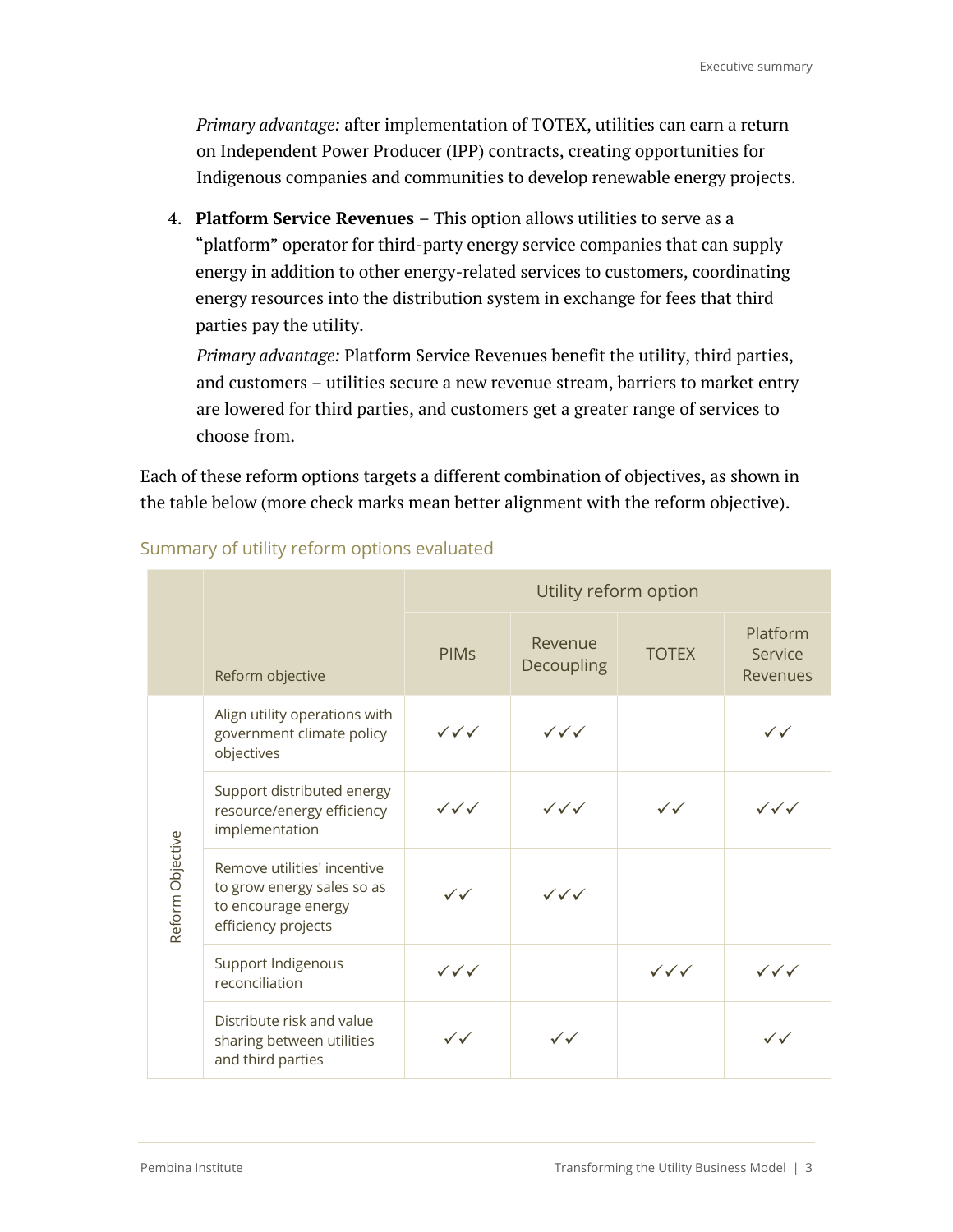|                       | Encourage cost<br>containment                           |  |  |
|-----------------------|---------------------------------------------------------|--|--|
| Pathway for<br>Change | Change how rates are<br>determined and/or<br>structured |  |  |
|                       | New revenue<br>opportunities                            |  |  |

Determining which reform option(s) to adopt depends on the goals associated with the jurisdiction where a utility is located. Identifying those goals entails consideration of provincial and territorial climate and energy targets, in addition to regulator and utility mandates as dictated by provincial and territorial governments. Updating mandates should be a collaborative process between governments, regulators, and utilities to best reflect shared priorities.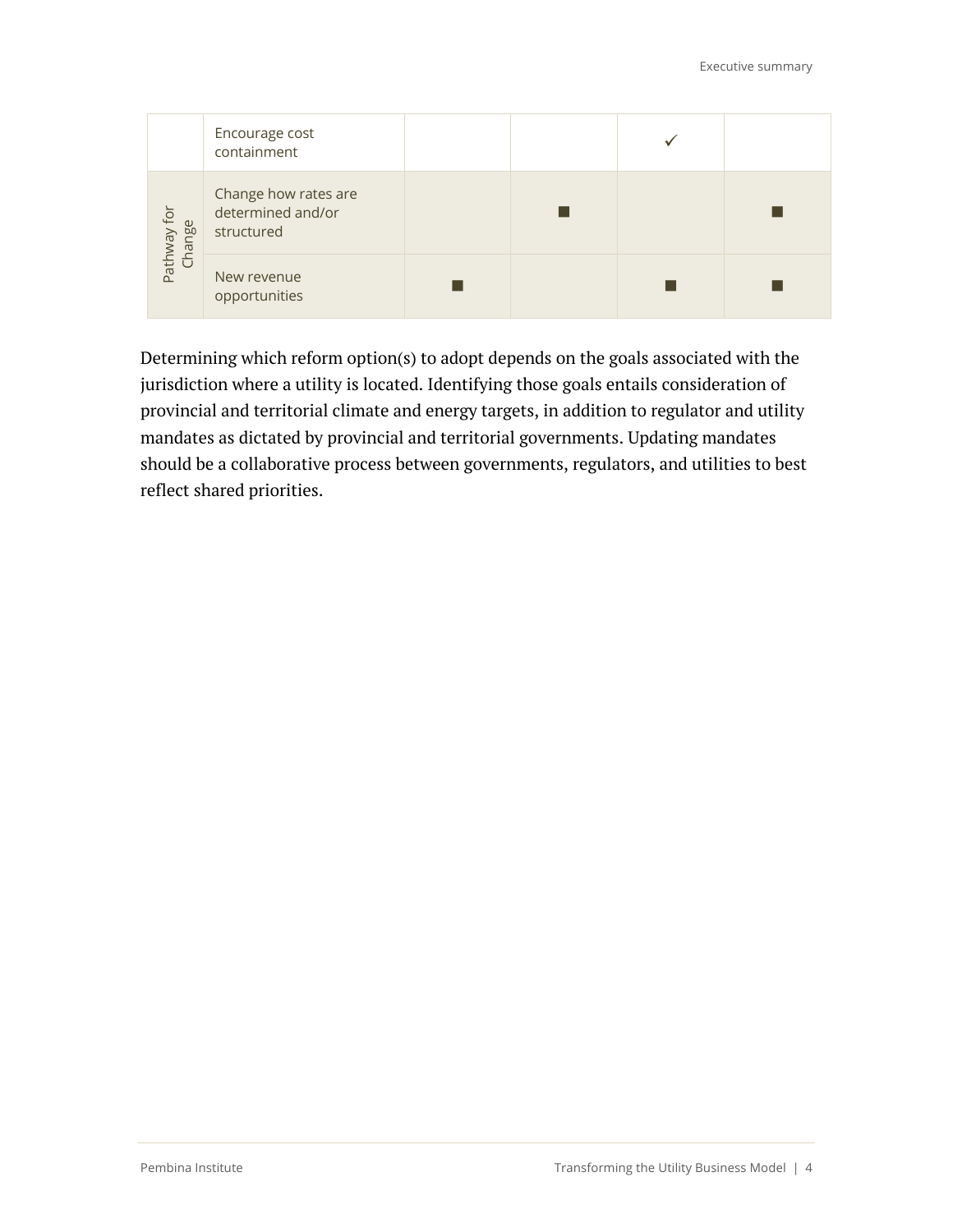#### Next steps: Working group on utility reform

Listed below are guidelines for a working group made up of government officials, regulators, representatives from utilities, and members of Indigenous communities to collaborate on opportunities for utility reform.

- 1. Identify and categorize new responsibilities for utilities to address climate change; reconciliation and Indigenous rights; and innovation and customer satisfaction.
- 2. Prioritize responsibilities and align with the intended outcomes of utility reform.
- 3. Identify the biggest challenges to adopting new responsibilities under the CoS model and existing regulations.
- 4. Identify and prioritize which of the following six utility reform objectives are most important for the jurisdiction:
	- o Align utility operations with climate policy objectives
	- o Support DER/energy efficiency implementation
	- o Remove utilities' incentive to grow energy sales
	- o Support Indigenous reconciliation
	- o Distributed risk and value sharing
	- o Cost containment
- 5. Identify which of the four options for reform best satisfy the selected objectives.
- 6. Revisit the main challenges in Step 3 to ensure that the selected reform options will address these challenges.
- 7. Map out what utility reform will look like in your jurisdiction. Determine which reform option to explore first. Study the impacts of reform on rates and revenues, conduct pilot projects, and evaluate how best to implement reform and whether it should be done in one or multiple stages. Identify the actions required from governments, regulators, and utilities to implement utility reform.
- 8. Coordinate next steps amongst working group members and stakeholders.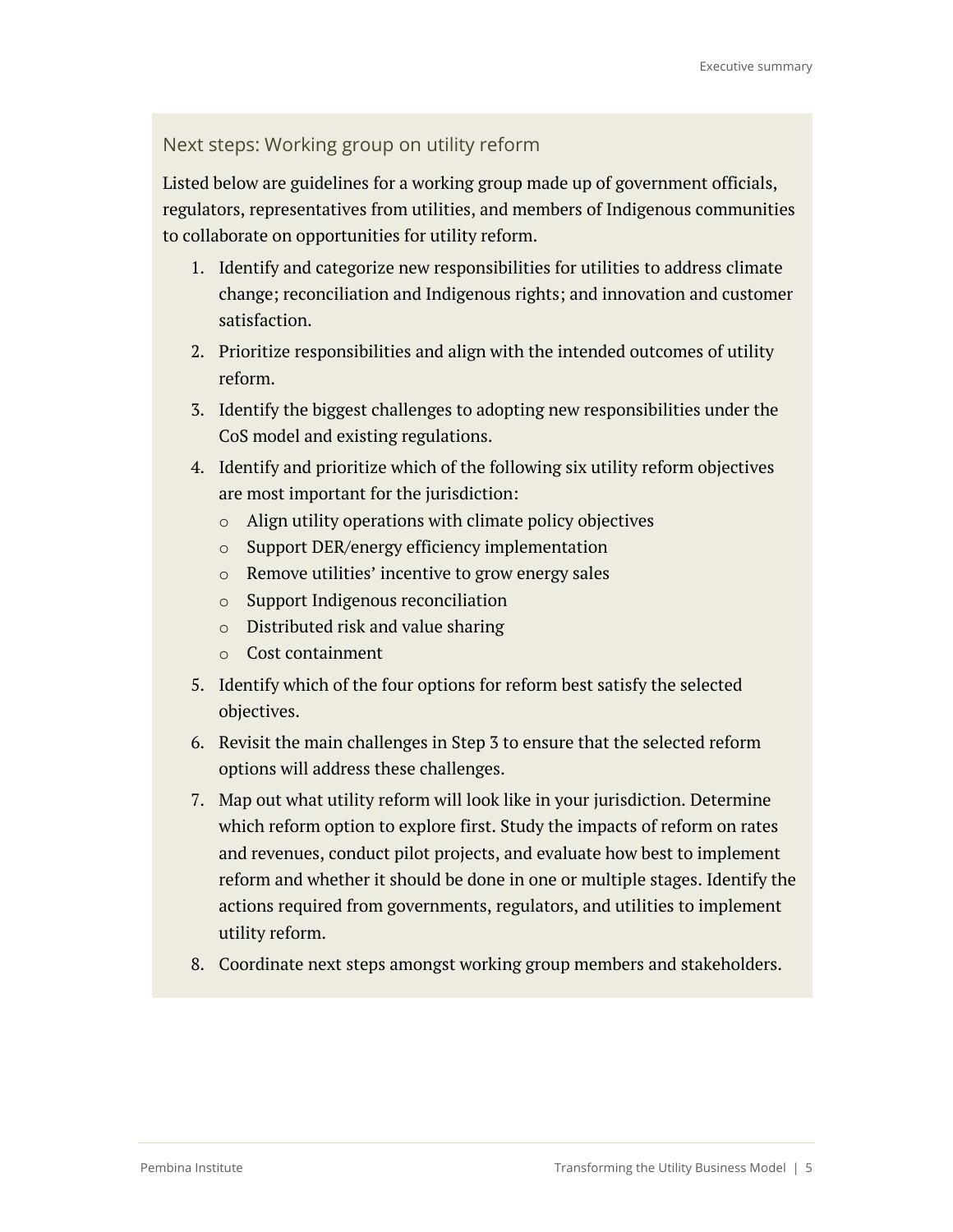#### Recommendations

#### For governments

Eleven policy recommendations for provincial, territorial, and federal governments were identified to advance utility reform:

#### *Provincial/territorial governments*

- 1. **Expand the mandates of regulatory bodies overseeing utilities so that regulators can ensure that the way utilities operate is aligned with reform objectives such as climate change, reconciliation, and customer choice.** Regulators need to allow utilities to factor in costs associated with addressing reform objectives in rate applications. As such, regulator mandates should be extended beyond simply ensuring utilities are supplying the lowest cost of service. To avoid rate increases that may result if utilities implement new programs under the Cost-of-Service model, this will force both regulators and utilities to evaluate and implement utility reform.
- 2. **Create guidelines and new policy tools for regulators to follow and use to ensure that utilities incorporate federal, provincial, and territorial climate and energy plans into their operating practices.** Regulators will need more tools and increased support and guidance on how to undertake these new mandates.
- 3. **Prioritize Indigenous leadership in the clean energy transition through policy changes.** The United Nations Declaration on the Rights of Indigenous Peoples (UNDRIP) should be affirmed into provincial and territorial law and embedded in regulatory agencies. Utility and energy policies should be designed to prioritize Indigenous involvement in, and ownership of, projects to support the clean energy transition.
- 4. **Reform financial support systems for utilities.** Government funding should be targeted at supporting the economics of renewable energy and energy efficiency and should shift subsidies from diesel to lowering energy costs more broadly.
- 5. **Direct regulators to re-evaluate how utilities set consumer rates.** Utilities must be given agency to evaluate new and innovative methods of meeting their revenue requirements beyond charges for energy use on customer bills. For example, new charges could be included if the utility is acting as a Platform Service for a third-party provider.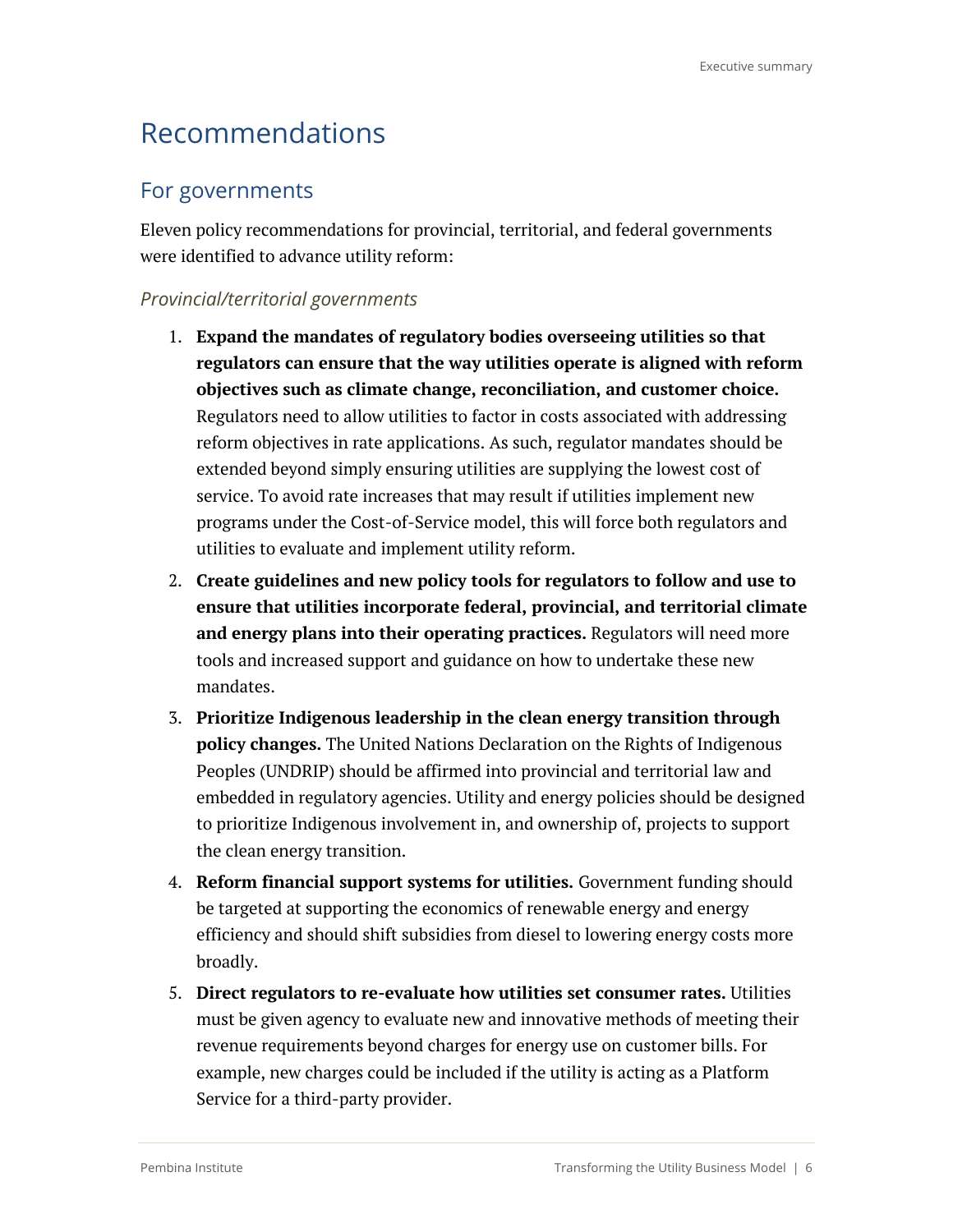- 6. **Implement Renewable Portfolio Standards (RPS) and increase funding and programming for renewable energy projects.** An RPS requires utilities to generate a percentage of their electricity from renewable sources. Under an RPS, a utility is required to purchase or generate renewable energy even if purchasing or generating diesel is cheaper. This will require utilities to re-evaluate their business models to adapt to these new costs and will reduce barriers for implementing certain reform options. Government support for implementation should come in the form of funding and programs that increase the penetration of renewable energy, allow utilities to create plans to meet standards, and increase opportunities for community engagement.
- 7. **Implement Energy Efficiency Resource Standards (EERS) and increase funding and programming for energy efficiency programs.** Establishing energy efficiency standards incentivizes utilities to offer programs that will reduce energy consumption by the end user. Current practice mitigates against this as less energy consumed means less revenue is generated for the utility. A new business model will be required so that selling less energy does not result in revenue losses. Like RPS policies, EERSs will require increased funding for energy efficiency projects.
- 8. **Increase funding to encourage utilities to explore different options to restructure their business practices.** Utilities and regulators need funding outside of their operating budget to test reform options in their jurisdictions.
- 9. **Establish a utility reform working group with representation from provincial/territorial and Indigenous governments, regulators, and utilities.**

#### *Federal government actions*

- 10. **Increase funding to spur innovation and support utilities to explore reform options.** Utilities and regulators need funding outside of their operating budget to test reform options in their jurisdictions.
- 11. **Establish a nation-wide government/utility collaborative process to support utility reform in remote communities.** The federal government can support reform by initiating the conversation in remote communities.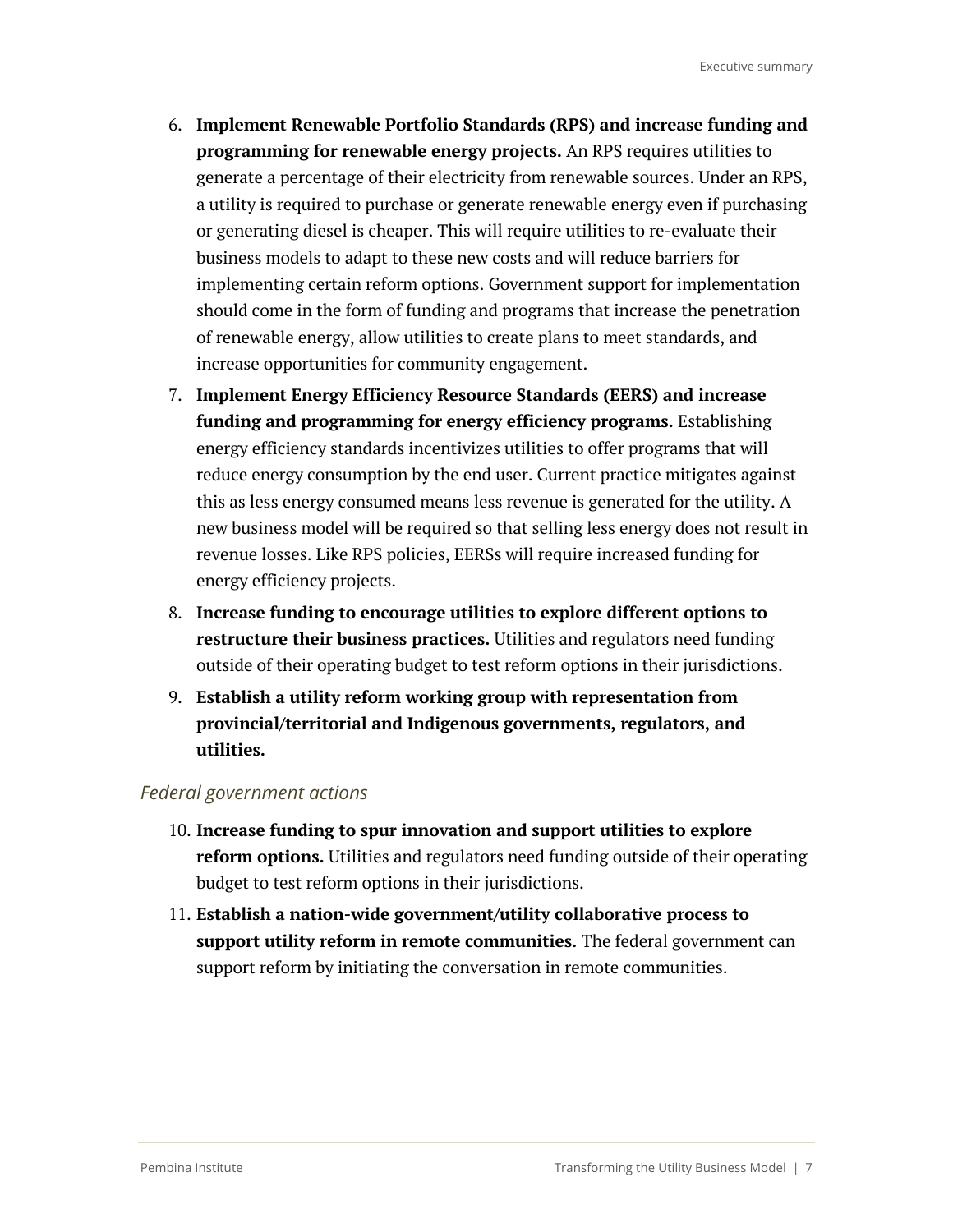#### For regulators

Four recommendations on how regulators can support utility reform:

- 12. **Ensure early and active Indigenous participation in the regulatory process.** Regulators should hire Indigenous staff for decision-making roles and/or reform regulatory review processes to include local Indigenous governing authorities.
- 13. **Update rate structures and charges.** Regulations need to be revised and allow for more flexibility so that utilities have more agency over the rates charged to end users.
- 14. **Support the implementation of distributed energy resources (DERs) by updating renewable energy interconnection policies and increasing Independent Power Producer and net metering rates to accurately reflect the value of distributed energy resources.** To increase renewable energy penetration and increase opportunities for Platform Service Revenues, pricing structures and policies for ease of integration need to be adjusted so that financial and capacity barriers to project implementation are reduced or eliminated.
- 15. **Establish funding programs for pilot projects (often referred to as innovation sandboxes) to test the applicability of utility reform options for remote communities.**

#### For utilities

Three recommendations on how utilities can launch utility reform:

- 1. **Using the perspectives of both the utility and the customer, identify the objectives that reforms to the business model are intended to support. Based on those objectives, determine which reform options to implement.**
- 2. **Commit to Indigenous reconciliation and partnership.** Utilities will need to fully commit to reconciliation and forming strong, long-lasting partnerships with the communities they service.
- 3. **Assess the feasibility of new utility business models and propose these new business models to regulators.** Utility proposals are a concrete method to trigger the utility reform process by presenting the options to regulators and prompting a review.

Governments, regulators, and utilities must be proactive in evaluating and adapting their operations, and the regulations that govern them, to meet the evolving needs of